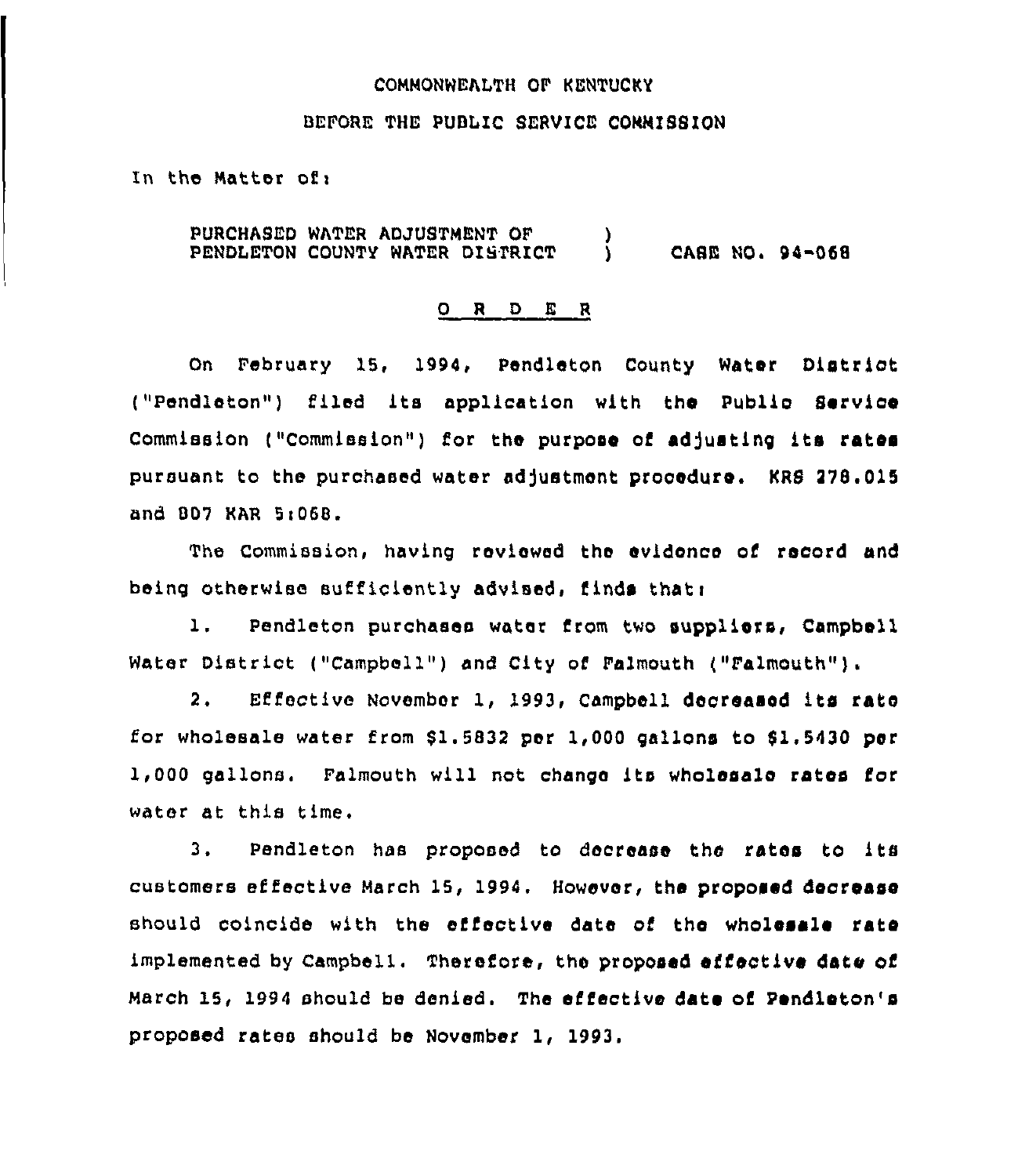Any refund of oredit regeived from Campbell for water  $\mathbf{A}$ purchased between November 1, 1993 and January 15, 1994 should be distributed to pendieton's oustomars. Pendieton should inform the Commission of the amount of refund or gradit repeived and the method by which it will retund that amount to its quatomars.

bu l buring the 12 months ending December 31, 1993, Pendleton purchased 63,329,286 dallons of water from Campball and 32,526,000 unlions of water from Faimouth, During that same pariod of time, Pendleton sold 84,987,430 gallons of water. Based on an average monthly usage of 5,000 gallons, the average bill of Pendlaton's oustomers would deurease 15 gents from \$25,90 to \$25,75 or 0,6 berdent.

Pendleton's dalaulations are sorrest and show a dagraase 6. in purchased water cost of \$2,545.84, resulting in a purchased water adjustment of 3 dents per 1,000 dallons,

The putchased water adjustment of 3 cents per 1,000  $\mathcal{T}$ . and the rates in Appendix A, attached hereto and dallons incorporated herein, are fair, just, and reasonable and should be approved.

IT IS THEREFORE ORDERED that's

The proposed effective date of March 15, 1994 is haraby  $1.$ denied.

 $\mathbf{z}$ . The purchased water adjustment of 3 cents per 1,000 gallons and the fates in Appendix A are approved for services rendered on and after November 1, 1997,

 $= 2 =$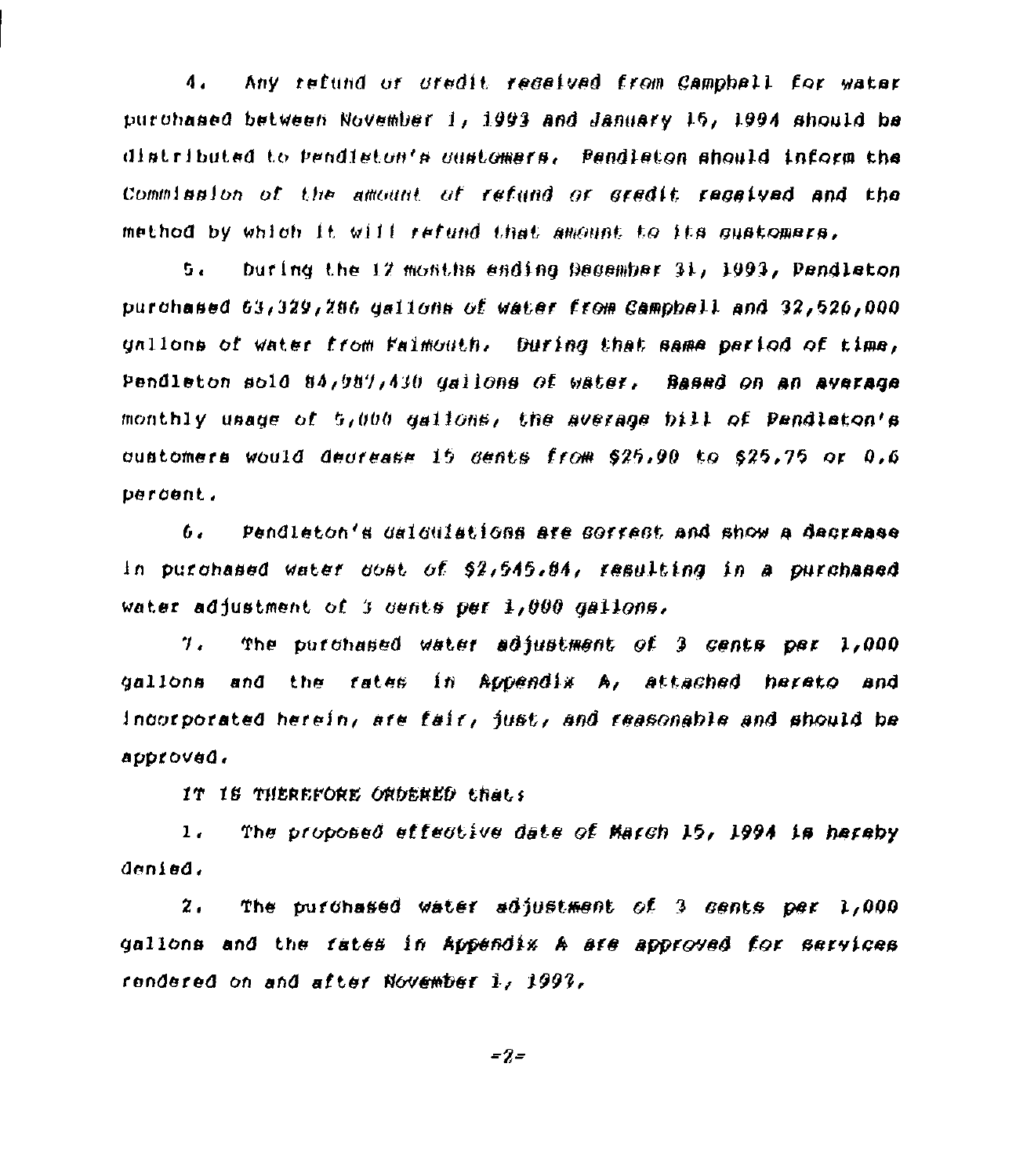3, Any refund or credit received from Campbell for purohaeed wator between November 1, 1993 and January 15< 1994 shall be distributed to Pendleton's customers and Pendleton shall inform the Commission of the amount of refund or oredit received and the method by which it wiii refund that amount to its customers.

4. Within 30 days of the date of this Order, Pendleton shall file revised tariff sheets setting out the rates approved herein.

Within 30 days of the date of this Order, Pendleton shall  $5.$ file verification that the notice to its customers has been given.

Done at Frankfort, Kentucky, this 28th day of February, 1994,

PUBLIC SERVICE CONMISSION

 $d$  ( luk. Chaliman Veux

Vice Chairma

sioner

ATTEST:

ATTEST:<br>Executive Direct Executive Direct